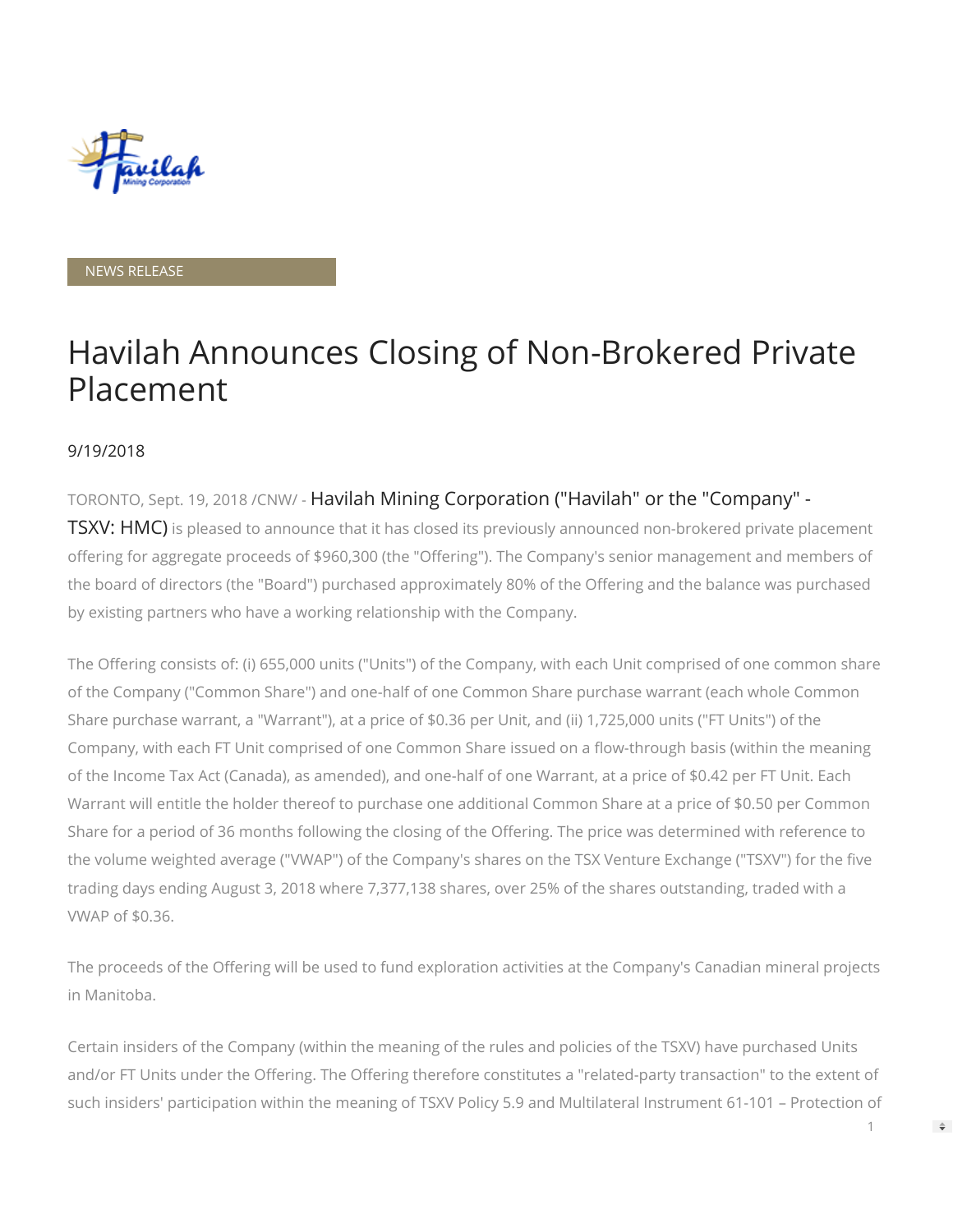Minority Security Holders in Special Transactions ("MI 61-101"). The Company intends to rely on exemptions from the formal valuation and minority security holder approval requirements of the related-party rules set out in sections 5.5(a) and 5.7(a) of MI 61-101 as the fair market value of the subject matter of the Offering does not exceed 25% of the market capitalization of the Company. The Company did not file a material change report more than 21 days before the closing of the Offering as the details of the Offering and the participation therein by each "related party" of the Company were not settled until shortly prior to the closing of the Offering, and the Company wished to close the Offering on an expedited basis for sound business reasons.

The Common Shares and Warrants that comprise the Units and FT Units (as well as any Common Shares issued upon exercise of the Warrants) will be subject to hold period of four months from and after the closing of the Offering expiring January 20, 2019 under applicable securities legislation and the rules and policies of the TSXV. The Offering remains subject to final acceptance by the TSXV. The securities offered have not been registered under the U.S. Securities Act of 1933, as amended, and may not be offered or sold in the United States absent registration or an applicable exemption from the registration requirements. This press release shall not constitute an offer to sell or the solicitation of an offer to buy nor shall there be any sale of the securities in any State in which such offer, solicitation or sale would be unlawful.

ON BEHALF OF THE BOARD OF DIRECTORS

Blair Schultz Chairman and Interim President and Chief Executive Officer

## Cautionary Statement Regarding Forward Looking Information:

This press release may contain forward-looking statements. Often, but not always, forward-looking statements can be identified by the use of words such as "plans", "expects" or "does not expect", "is expected", "budget", "scheduled", "estimates", "forecasts", "intends", "anticipates" or "does not anticipate", or "believes", or describes a "goal", or variation of such words and phrases or state that certain actions, events or results "may", "could", "would", "might" or "will" be taken, occur or be achieved. This press release may contain forward-looking statements. Often, but not always, forward-looking statements can be identified by the use of words such as "plans", "expects", or "does not expect", "is expected", "budget", "scheduled", "estimates", "forecasts", "intends", "anticipates" or "does not anticipate", or "believes", or describes a "goal", or variation of such words and phrases or state that certain actions, events or results "may", "could", "would", "might" or "will" be taken, occur or be achieved.

All forward-looking statements reflect the Company's beliefs and assumptions based on information available at the time the statements were made. Actual results or events may differ from those predicted in these forward-

2

 $\Rightarrow$